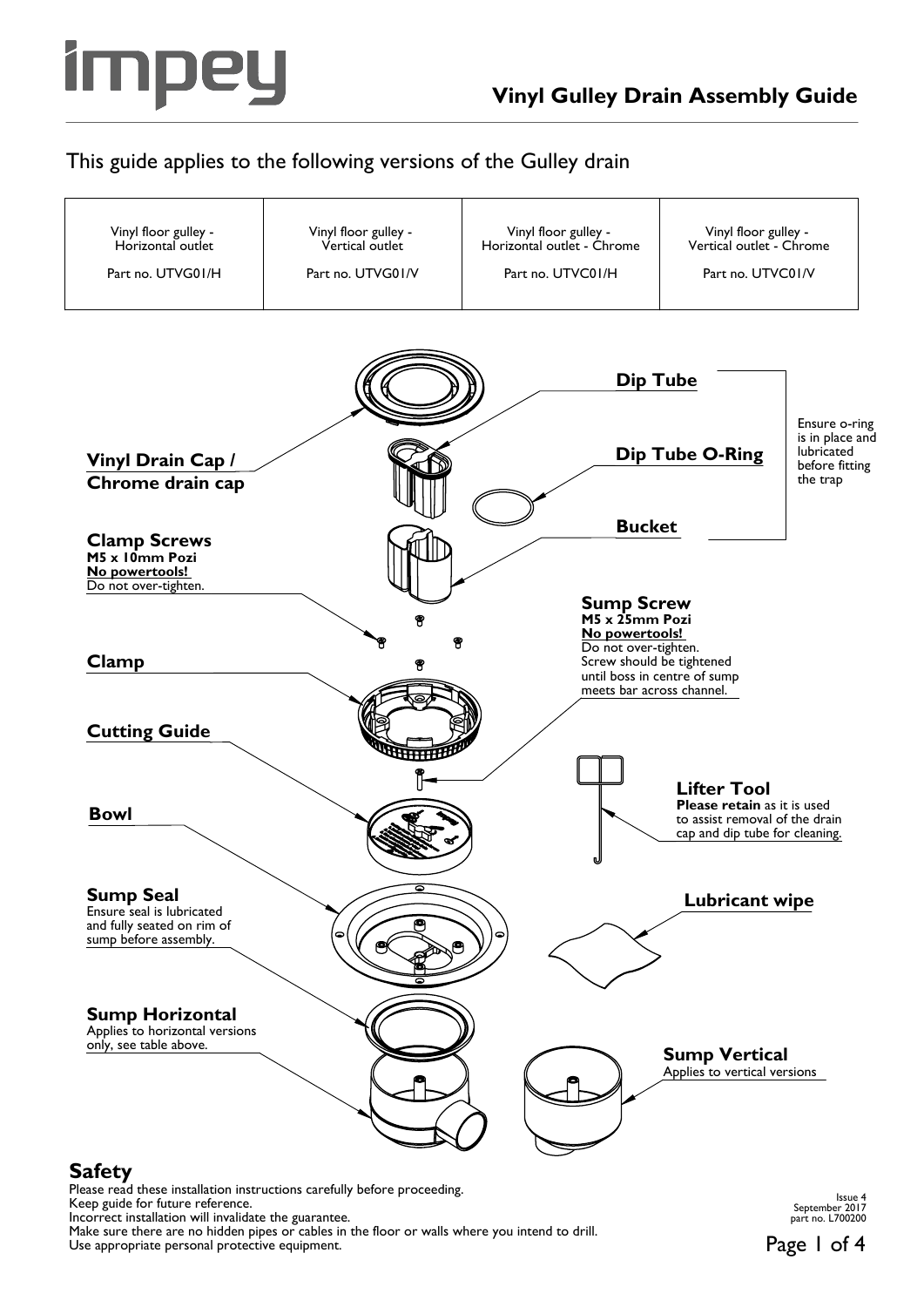

# **Installation details**



Ensure the seal is positioned on the rim of the sump and fully pushed into place. Align the bowl and sump, then fit the 25mm screw through the bowl cross bar. Tighten the screw by hand until the cross bar meets with the boss in the centre of the sump. **DO NOT OVER-TIGHTEN**

After Dec and bowl are fixed in place, install the cutting guide into the bowl. Ensure the cutting guide sits centrally and flush with the bowl. Cutting guide should be left in place to act as a debris shield until the vinyl is layed.

If you are unsure about any part of the installation, please contact our technical department on 01460 258 682 **Ensure this guide is left with householder for future reference** Issue 4 September 2017 part no. L700200

Page 2 of 4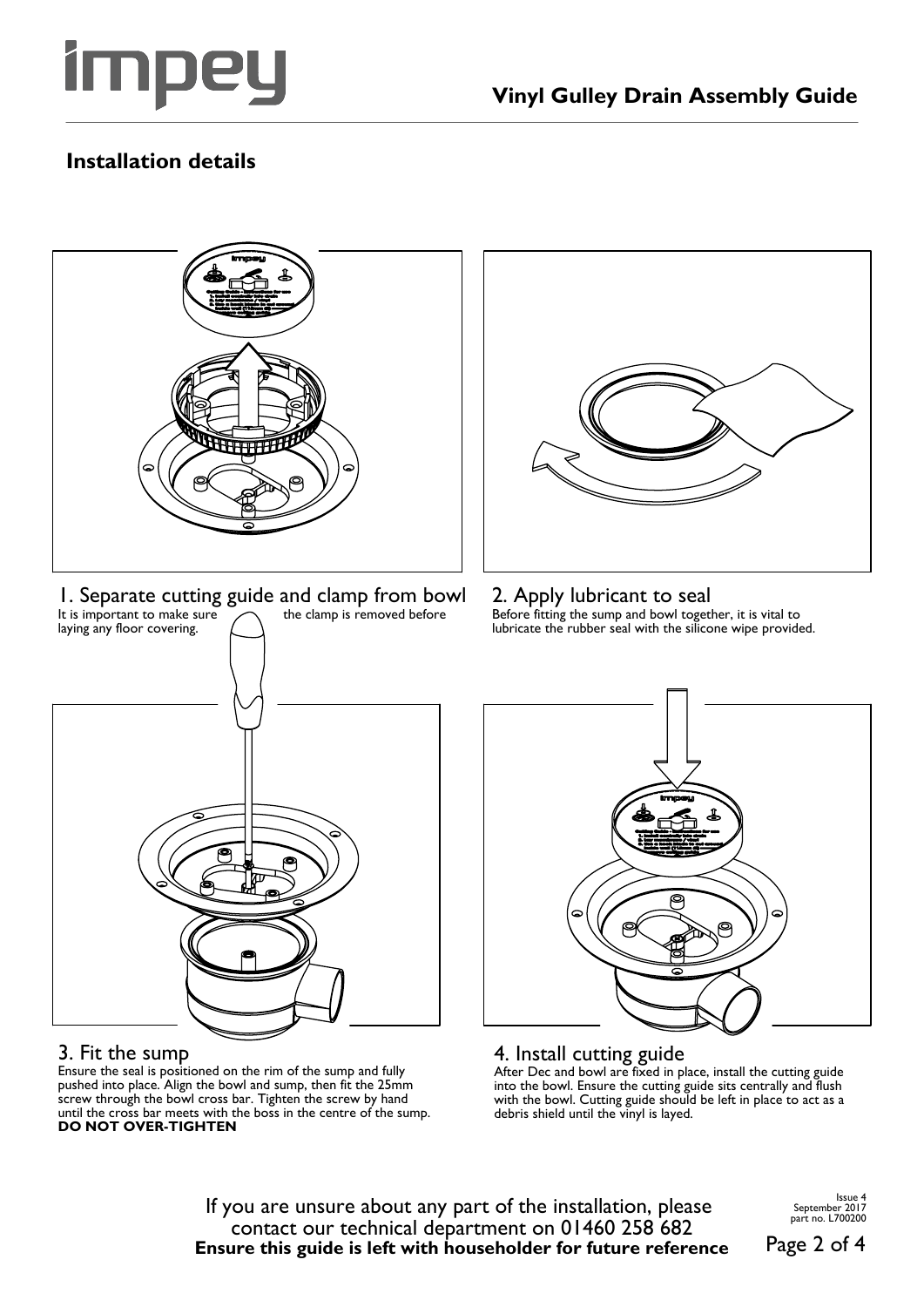

# **Installation details**



### 5. Cut flooring

After laying vinyl over the top of the cutting guide, cut around the inside wall of the guide using a hooked blade. Ensure cut is concentric with drain and 115mm in diameter.



#### 6. Remove cutting guide

Ease the cutting guide through the hole in the vinyl and continue with installation.



## 7. Install the clamp

Vinyl flooring needs to be heated with a hot air gun until soft, then the vinyl clamp can be gently pressed into place. After heating, ensure the clamp is aligned with the screw bosses on the bowl and gradually ease the clamp into place until fully down. Now tighten the four clamp screws by hand.



## 8. Fit the drain cap

The drain cap has a twist-lock mechanism. Align the cap centrally to the drain, then press and twist clockwise to snap it into place. To remove for cleaning, twist anti-clockwise or pull upward with the lifter tool.

If you are unsure about any part of the installation, please contact our technical department on 01460 258 682 **Ensure this guide is left with householder for future reference** Issue 4 September 2017 part no. L700200